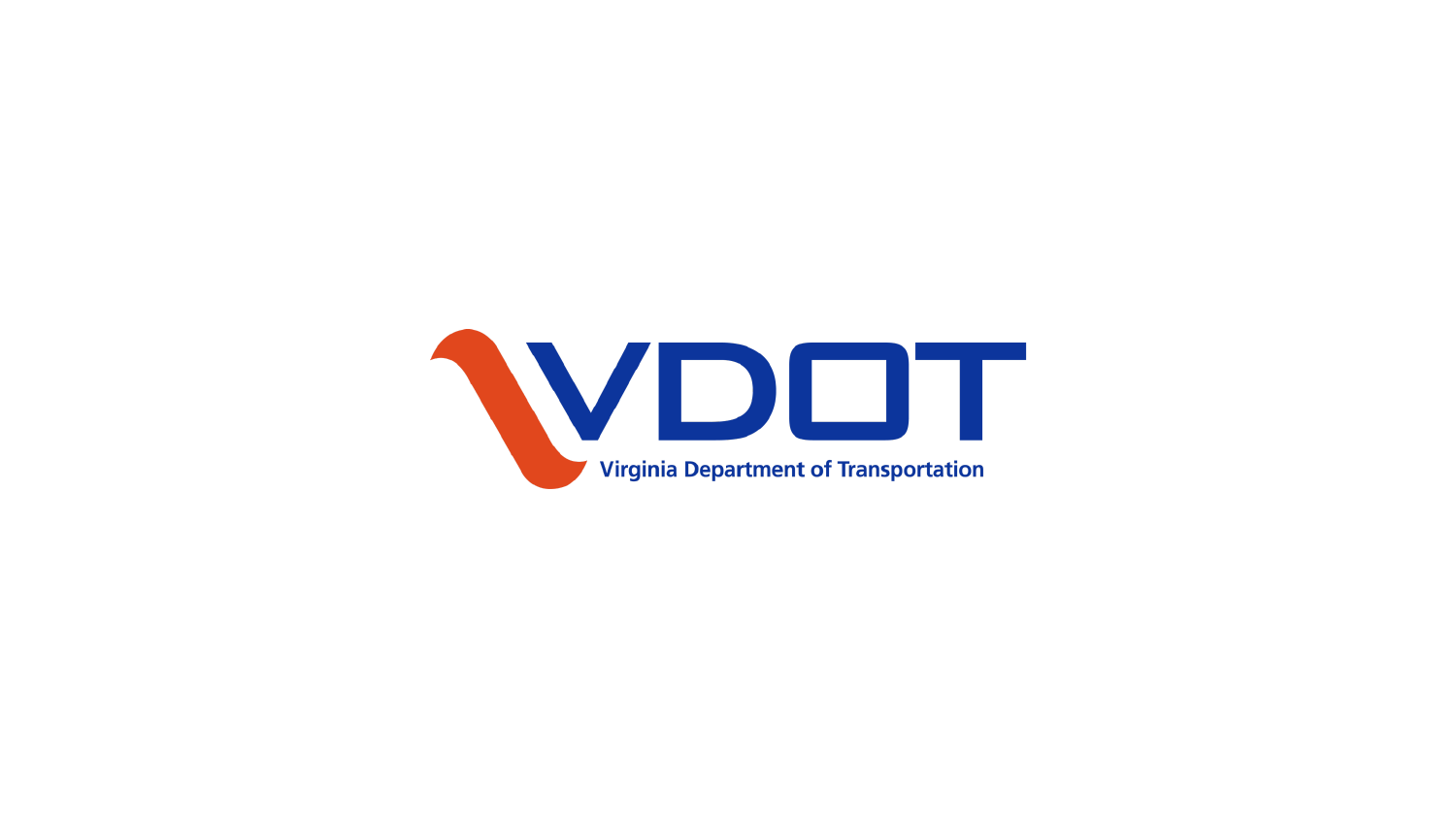

### **Economic Development Access Program**

# **City of Suffolk Virginia Port Logistics Park**

Russell Dudley, Local Assistance Division **May 17, 2022** May 17, 2022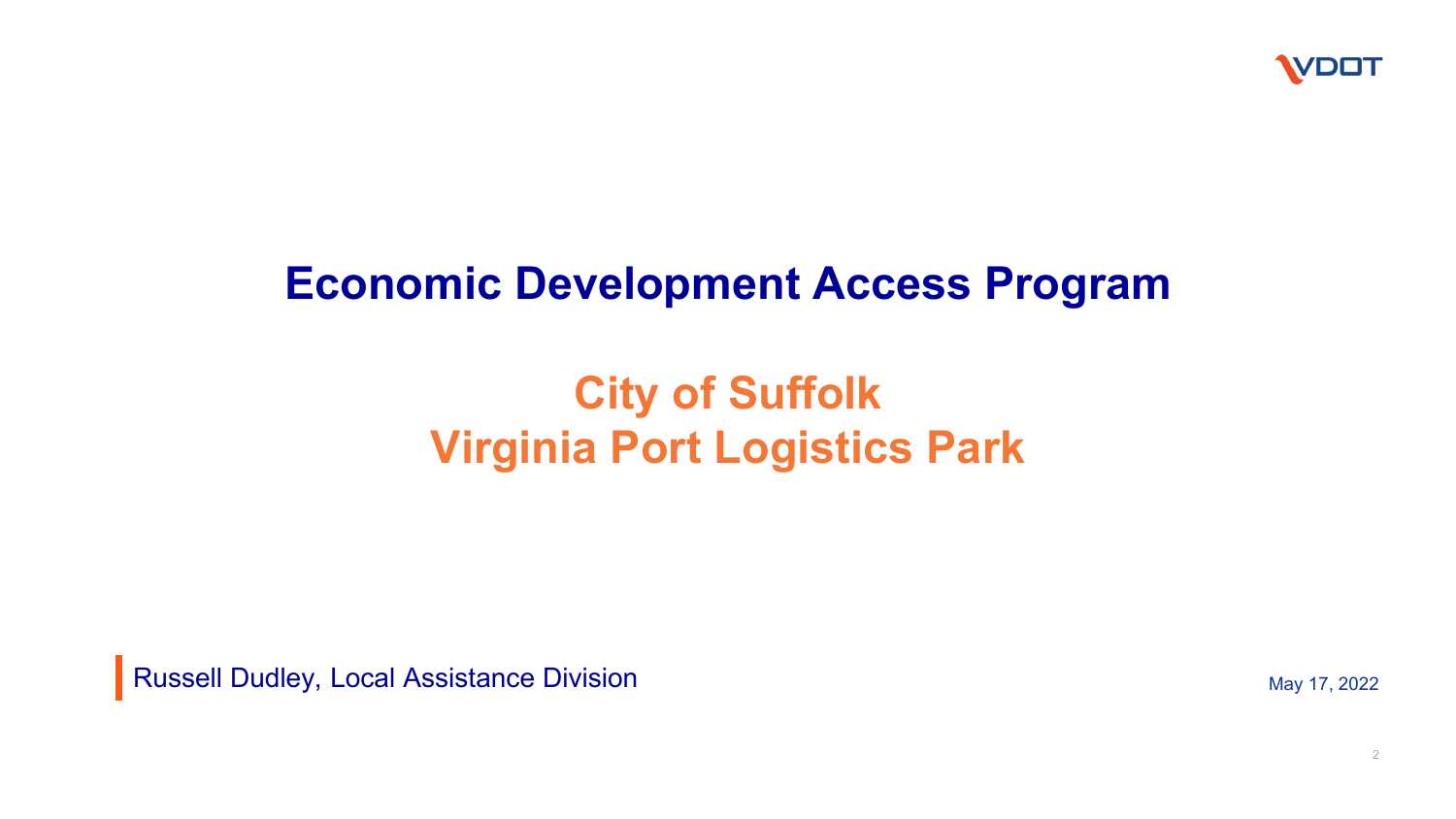## **Project Location: City of Suffolk, Virginia**



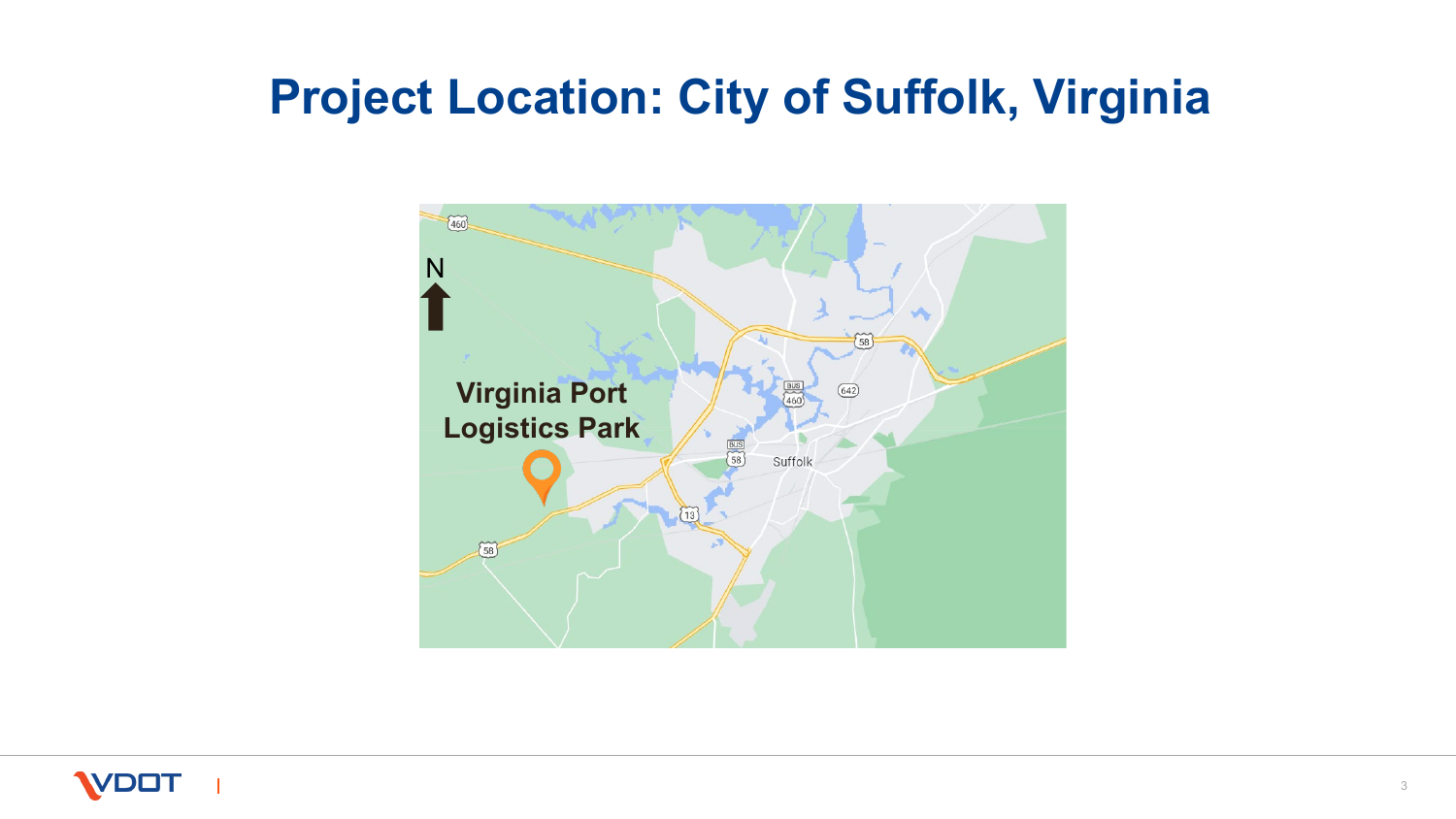#### **Standard Economic Development Access (EDA) Projects**

- **Standard Economic Development Access Projects provide localities with funding for access roads to qualifying businesses that have submitted capital investment documentation prior to the EDA Project's approval by the CTB**
- **Localities are not required to provide a Surety or Bond for Standard Economic Development Access Projects**
- **The maximum allocation for Standard EDA Projects is:**
	- **\$700,000 State Funds (Unmatched)**
	- **\$150,000 State Funds (Matched)**
	- **\$150,000 Local Funds (Required Local Match)**

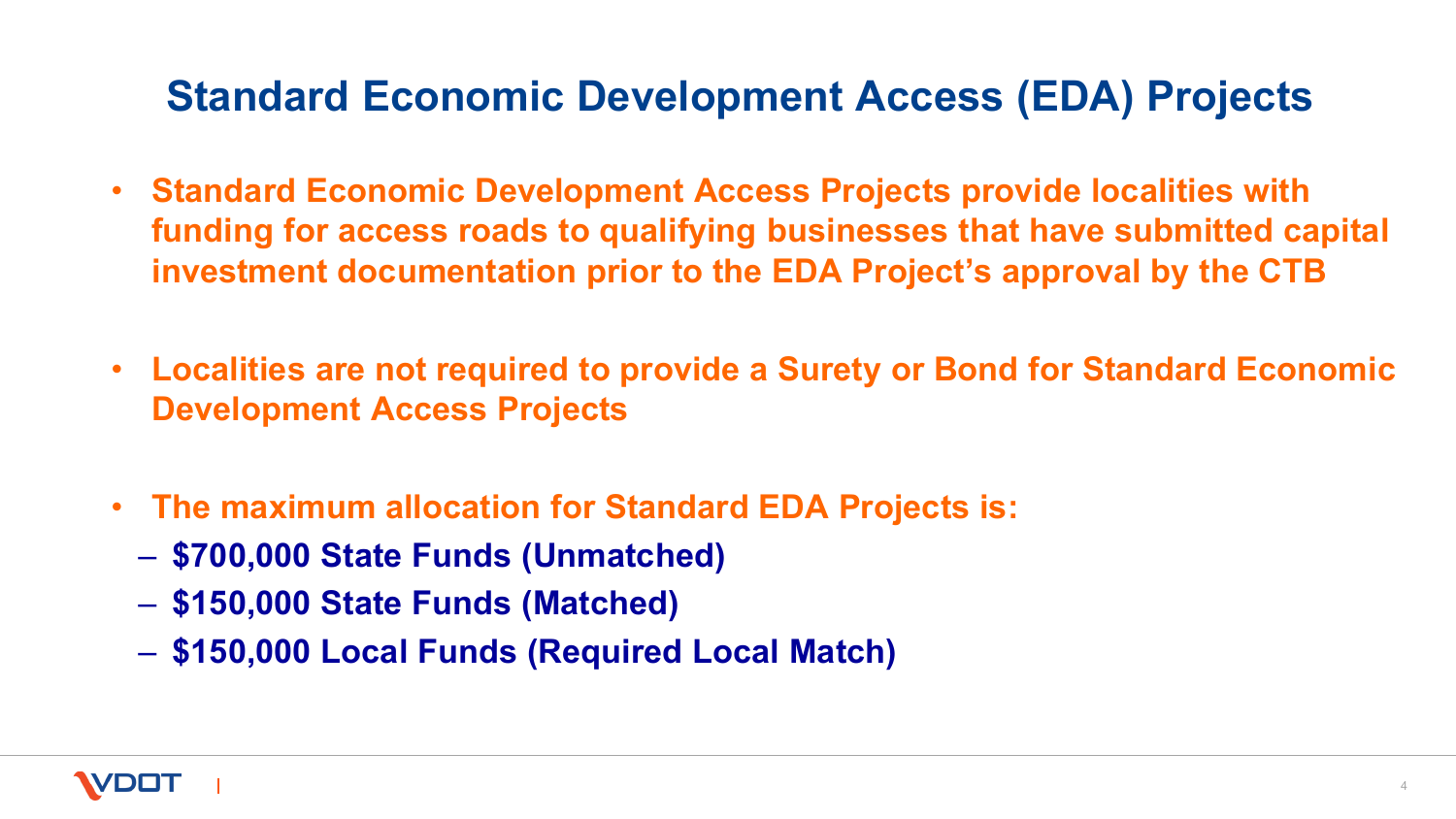### **New Economic Development Access (EDA) Project Request**

- **The new proposed access road will connect with Enterprise Drive and begin 0.60 miles north of US Highway 58 (Holland Rd.)**
- **Project details:**
	- **Project ECON-133-483**
	- **Construction of 0.17 mile long, 40-foot wide access road (60 feet right of way)**
	- **One travel lane each way/Sidewalks/Center Turn Lane**
	- **New roadway will provide access to a 1.5 million sq. ft. import center**
	- **City of Suffolk had provided a total construction estimate of \$721,000**
	- **Proposed Project Allocation: \$710,500** 
		- **(\$700,000 unmatched, \$10,500 matched)**

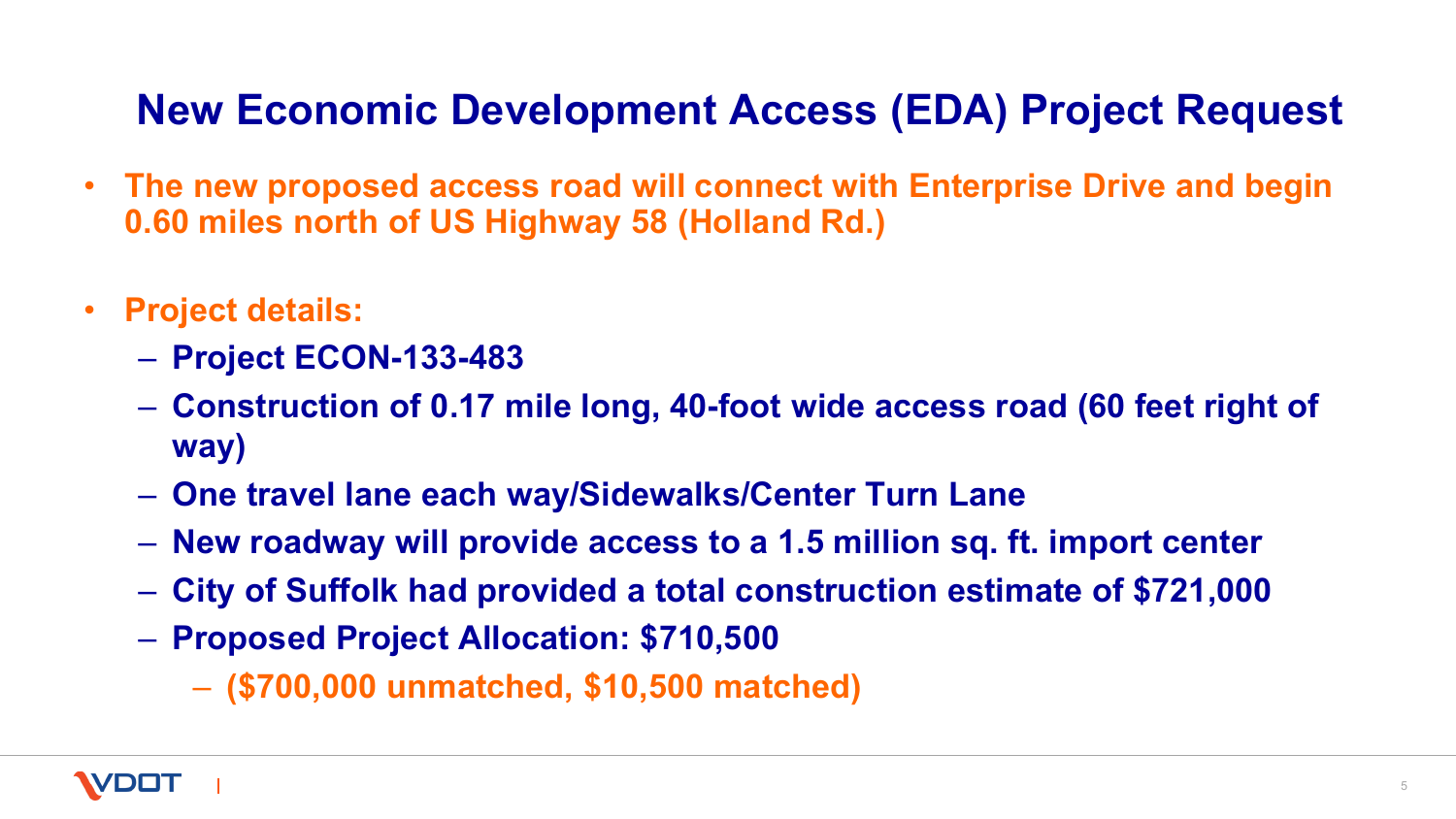#### **New EDA Project Request, ECON-133-483**

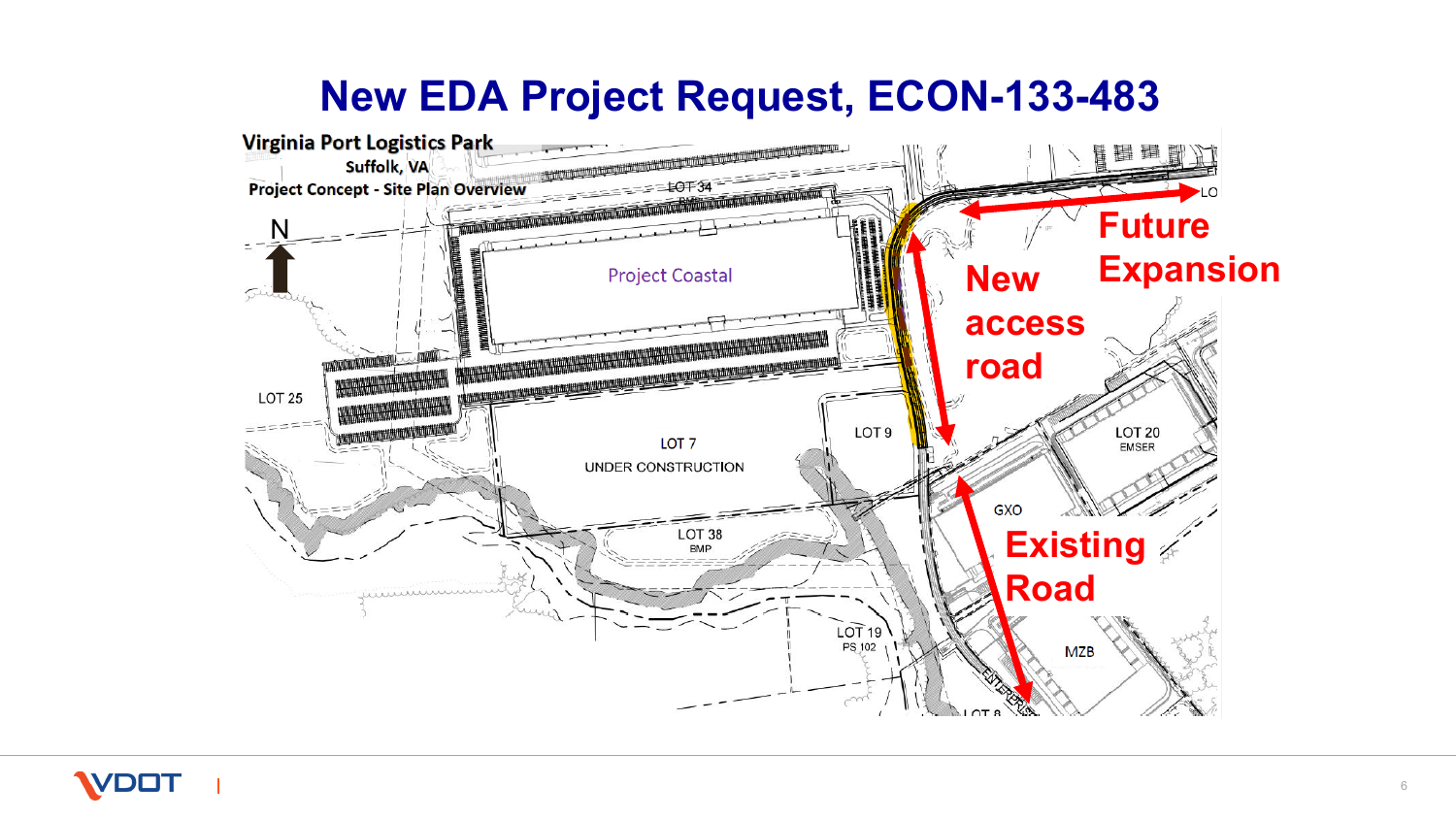### **Standard EDA Project Scorecard (Known Industry)**

| <b>Application Evaluative Criteria</b>                                                                                                                                                                                                                                                                                                                                                                                  | <b>Known Industry</b> | <b>MAX Points</b> |
|-------------------------------------------------------------------------------------------------------------------------------------------------------------------------------------------------------------------------------------------------------------------------------------------------------------------------------------------------------------------------------------------------------------------------|-----------------------|-------------------|
| <b>Total Expected Capital Investment*</b><br>3X allocation (only for Double Distressed Localities) – 25 points<br>4X allocation (only for Single Distressed Localities) – 30 points<br>5X allocation - 35 points<br>More than 5X Allocation $-$ 40 points (\$124M already submitted)<br>*Single & Double Distressed localities can get a higher point value by offering a higher amount of<br><b>Capital Investment</b> | 40                    | 40                |
| <b>Expected Full Time (FT) Job Creation*</b><br>0-20 FT Jobs Created - 15 points<br>20-50 FT Jobs Created - 20 points<br>50-150 FT Jobs Created - 25 points (confirmed with VEDP)<br>More than 150 FT jobs Created $-30$ points<br>*VEDP to provide support with verifying the full time job creation numbers                                                                                                           | 25                    | 30                |
| <b>Need for Access Road*</b><br>Existing roadway to the site needs to be improved $-10$ points<br>Traffic impact analysis supports the proposed project – 10 points<br>or<br>No existing roadway provides access to the site - 20 points                                                                                                                                                                                | 20                    | 20                |
| Locality's Level of Distress*<br><b>Single Distressed - 5 points</b><br>Double Distressed - 10 points<br>*As defined by the VEDP's Commonwealth Opportunity Fund                                                                                                                                                                                                                                                        | 5                     | 10                |
| <b>TOTAL</b>                                                                                                                                                                                                                                                                                                                                                                                                            | 90                    | 100               |